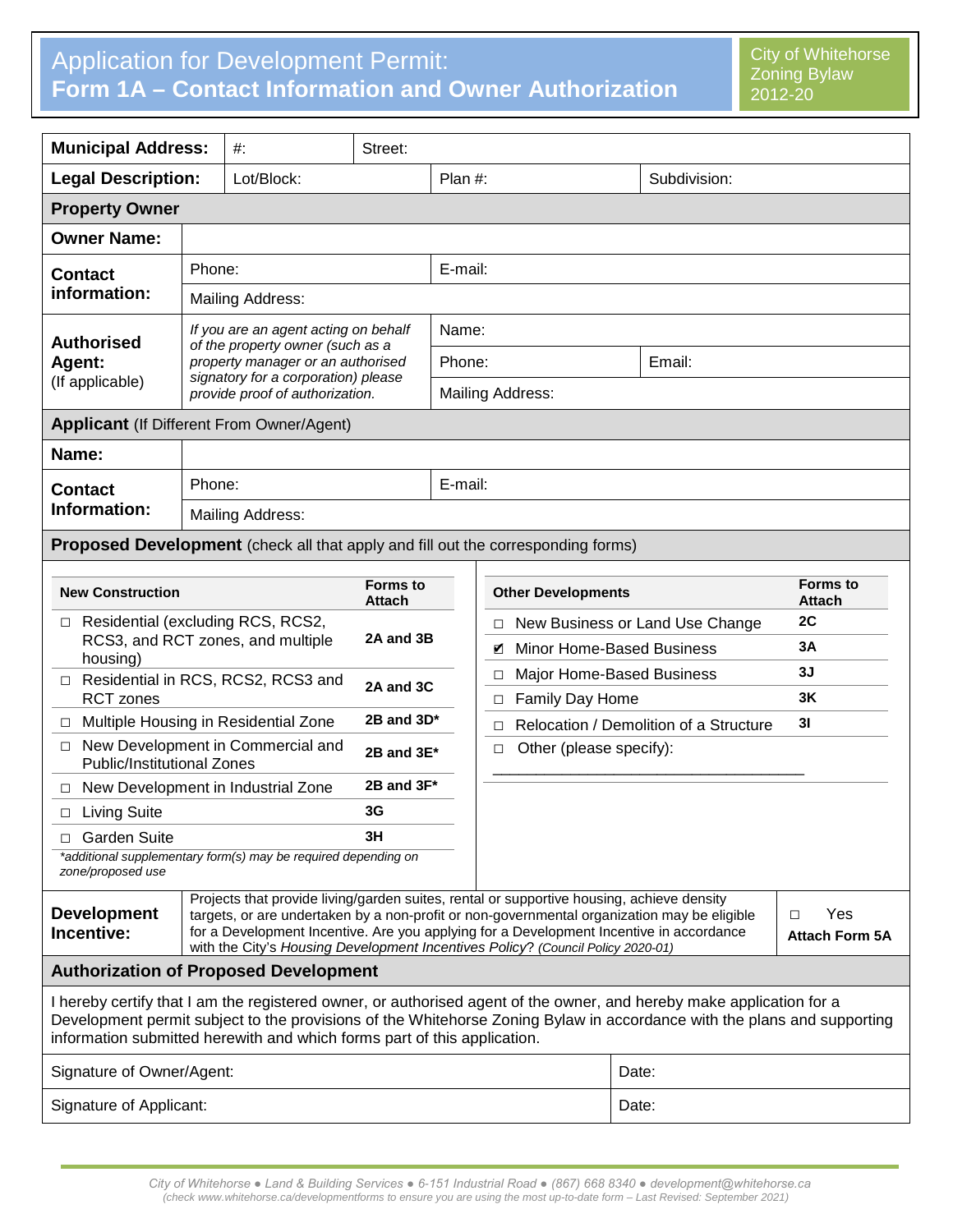| All minor home-based businesses must comply with the regulations stated in Section 6.8 & 6.10 of the Zoning<br>Bylaw. Complete this form by reading the regulations for minor home based businesses and filling in the<br>corresponding check boxes to ensure your plans are compliant with the applicable regulations.                                                                                    |                                                                                                                                                                                                                                                                                                                                     |  |  |  |  |
|------------------------------------------------------------------------------------------------------------------------------------------------------------------------------------------------------------------------------------------------------------------------------------------------------------------------------------------------------------------------------------------------------------|-------------------------------------------------------------------------------------------------------------------------------------------------------------------------------------------------------------------------------------------------------------------------------------------------------------------------------------|--|--|--|--|
| Zoning Bylaw Section 6.8 & 6.10 Regulations<br>for Home Based Businesses, Minor                                                                                                                                                                                                                                                                                                                            | <b>Information Required from Applicant</b>                                                                                                                                                                                                                                                                                          |  |  |  |  |
| No variation from the residential character and<br>appearance of land or buildings shall be permitted.                                                                                                                                                                                                                                                                                                     | What type of dwelling do you live in?<br>$\Box$ Single Detached House $\Box$ Duplex $\Box$ Apartment<br>$\square$ Mobile Home $\square$ Other:<br>Is any change planned to the appearance or<br>structure of the home?                                                                                                              |  |  |  |  |
| The maximum number of home-based businesses in<br>one dwelling unit is two.                                                                                                                                                                                                                                                                                                                                | How many other home-based businesses are<br>currently operating in the dwelling?<br>$\Box$ 0<br>$\Box$ 2<br>$\Box$ Don't know<br>$\Box$ 1                                                                                                                                                                                           |  |  |  |  |
| Home-based business shall not adversely affect the<br>amenities of the neighborhood.<br>Businesses that are likely to adversely affect the<br>amenity of the neighborhood, such as retail sales,<br>motor vehicle sales and service, dispatch services,<br>businesses using large power tools and machinery, or<br>any uses of a similar nature, shall not be permitted as<br>a minor home-based business. | What type of business is proposed?<br>□ Other: ______________________<br>Will you be working from your home, or<br>another location?<br>$\Box$ Home $\Box$ Job Site $\Box$ Other:<br>Will the business generate any disturbance to<br>the neighborhood (e.g, noise, traffic)?<br>□ Yes, please specify: ___________<br>$\square$ No |  |  |  |  |
| A minor home-based business shall be conducted<br>only within a principal building and may not be<br>operated from an attached garage or accessory<br>building.                                                                                                                                                                                                                                            | What types of equipment and materials are<br>used in the business?<br>$\Box$ Office Supplies (computer, desk etc.) $\Box$ Vehicle<br>$\Box$ Other: ___________                                                                                                                                                                      |  |  |  |  |
| An accessory building may be used for minimal<br>storage purposes for the business. No exterior<br>storage shall be permitted.                                                                                                                                                                                                                                                                             | Where are the equipment and materials to be<br>stored?<br>$\Box$ Principal Building<br>□ Garage/Shed<br>$\Box$ Yard<br>$\Box$ Other: $\_\_\_\_\_\_\_\_\_\_\_\_\_\_$                                                                                                                                                                 |  |  |  |  |
|                                                                                                                                                                                                                                                                                                                                                                                                            | Other than storage, will any activities of the<br>business be carried out in a detached<br>accessory building (garage, shop etc.)?<br>□ Yes, please specify: __________<br>$\square$ No                                                                                                                                             |  |  |  |  |
|                                                                                                                                                                                                                                                                                                                                                                                                            | If YES, state size of the building:<br>See<br>Page 2                                                                                                                                                                                                                                                                                |  |  |  |  |